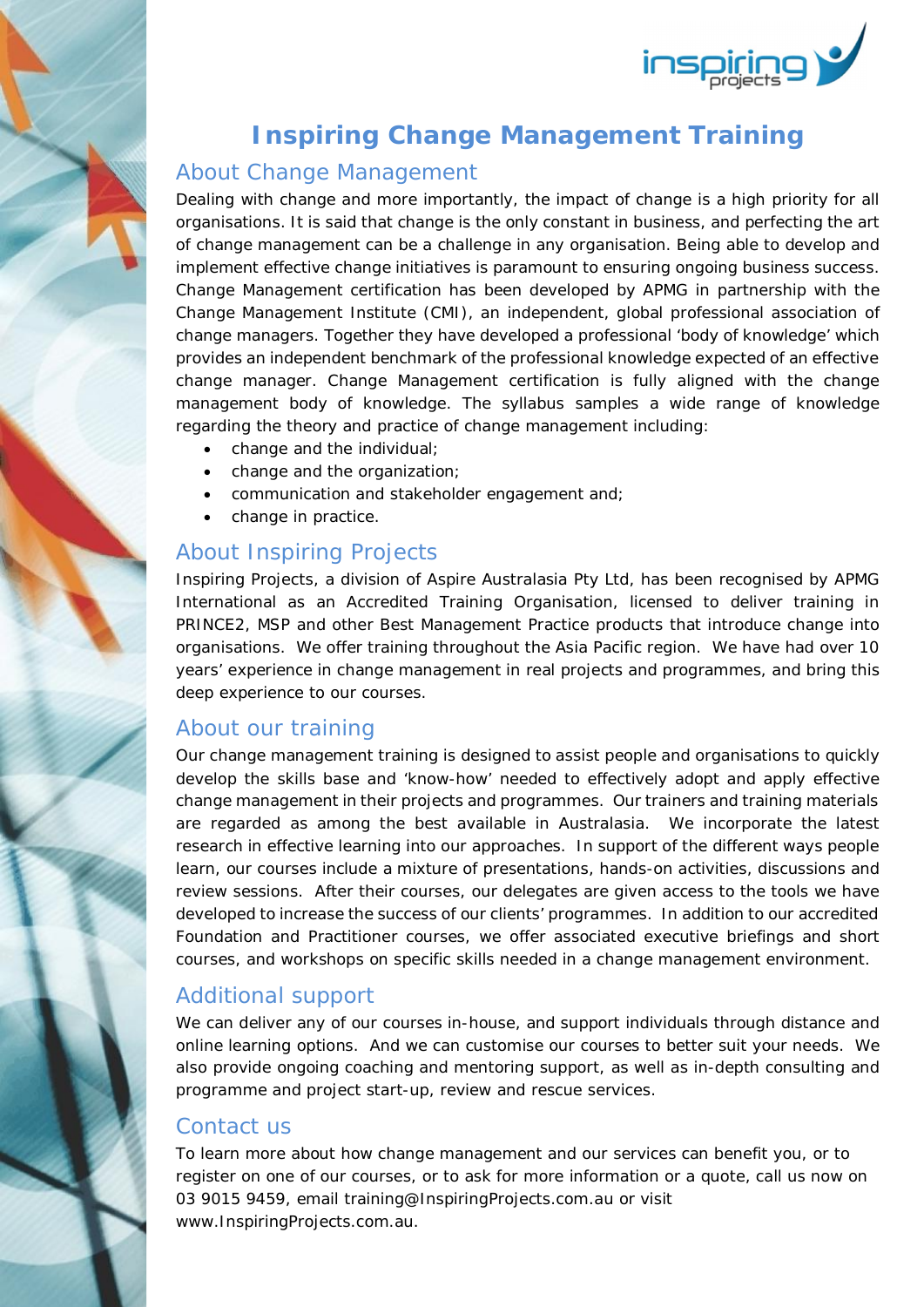# **Combined Change Management Foundation and Practitioner**

| Course Code   CHGC5            |                                                                                                                                                                                                                                                                                                                                                                                                                                                                                                                                                                                                                                                                                                                                                                                                                                                                                                                                                                                                                                                                                                                    |
|--------------------------------|--------------------------------------------------------------------------------------------------------------------------------------------------------------------------------------------------------------------------------------------------------------------------------------------------------------------------------------------------------------------------------------------------------------------------------------------------------------------------------------------------------------------------------------------------------------------------------------------------------------------------------------------------------------------------------------------------------------------------------------------------------------------------------------------------------------------------------------------------------------------------------------------------------------------------------------------------------------------------------------------------------------------------------------------------------------------------------------------------------------------|
| Overview                       | The Combined Change Management course blends our Foundation course and Practitioner<br>seminar. Each participant is first provided with a solid Foundation in Change Management<br>concepts, and is then advanced to a Practitioner understanding of how to apply Change<br>Management guidance in practice.<br>The 3-day Foundation course provides essential information and tools to understand<br>change, guidance on overcoming employee resistance, learning to motivate employees to<br>embrace change and sustaining change to keep the organisation moving in the right<br>direction. At the end of the Foundation course, delegates will be able to act as an informed<br>member of an organisational change management team.<br>The 2-day Practitioner seminar builds on the essentials presented in the Foundation<br>course. Delegates will have the opportunity to apply many proven approaches and<br>techniques to "real world" change processes. At the end of the Practitioner seminar,<br>delegates will be able to apply change management approaches and techniques to change<br>initiatives. |
|                                |                                                                                                                                                                                                                                                                                                                                                                                                                                                                                                                                                                                                                                                                                                                                                                                                                                                                                                                                                                                                                                                                                                                    |
| Course<br>Objectives           | At the end of the course delegates will be able to:<br>Recognise the important role that people play in successful business transformation;<br>Draw on a range of professional approaches to enable an organization to implement<br>change effectively, and help people adjust to organizational change;<br>Maintain stakeholder engagement during a change initiative;<br>Minimize the risk associated with failed change initiatives;<br>Establish effective change teams and address resistance to change;<br>Increase the probability of successful business change or transformation.                                                                                                                                                                                                                                                                                                                                                                                                                                                                                                                         |
| Who Should<br>Attend           | Change managers and aspiring change managers.<br>Key staff involved in the design, development and delivery of change programmes - such<br>as Senior Responsible Owners, Business Change Managers, Programme Managers and<br>operational line managers.                                                                                                                                                                                                                                                                                                                                                                                                                                                                                                                                                                                                                                                                                                                                                                                                                                                            |
|                                | Prerequisites There are no prerequisites for this course. A candidate for the Practitioner exam must have<br>passed the Foundation exam.                                                                                                                                                                                                                                                                                                                                                                                                                                                                                                                                                                                                                                                                                                                                                                                                                                                                                                                                                                           |
| Course<br>Content              | The Foundation course will cover the following topics:<br>How individuals are impacted by and react to change;<br>How the process of organizational change occurs and the roles that collaborate to<br>deliver it successfully;<br>How to build and improve an effective change team;<br>Developing strategies to help and motivate individuals through change;<br>How to build an effective change team and to contribute to discussions about how to<br>$\bullet$<br>improve the effectiveness of a team<br>The Practitioner seminar will cover the following topics:<br>How to identify the organizational drivers of a change initiative and how they link with<br>any governance structures;<br>A range of organization paradigms to understand, support and sustain change<br>processes;<br>Effective preparation for a change initiative including building the change team,<br>offering insights which improve team effectiveness;<br>How to establish a clear framework of roles, skills and activities through which leaders<br>can support and sustain the change process.                              |
| Included<br>with the<br>course | Each delegate will receive a Delegate Workbook, our Desk Reference chart of key<br>concepts, a copy of The Effective Change Manager's Handbook, sample certification exams<br>and a place in each of the certification exams.                                                                                                                                                                                                                                                                                                                                                                                                                                                                                                                                                                                                                                                                                                                                                                                                                                                                                      |
| Delivery                       | This course can be delivered in-house, or as distance or online learning.                                                                                                                                                                                                                                                                                                                                                                                                                                                                                                                                                                                                                                                                                                                                                                                                                                                                                                                                                                                                                                          |
| Availability                   | We run classroom courses on demand.                                                                                                                                                                                                                                                                                                                                                                                                                                                                                                                                                                                                                                                                                                                                                                                                                                                                                                                                                                                                                                                                                |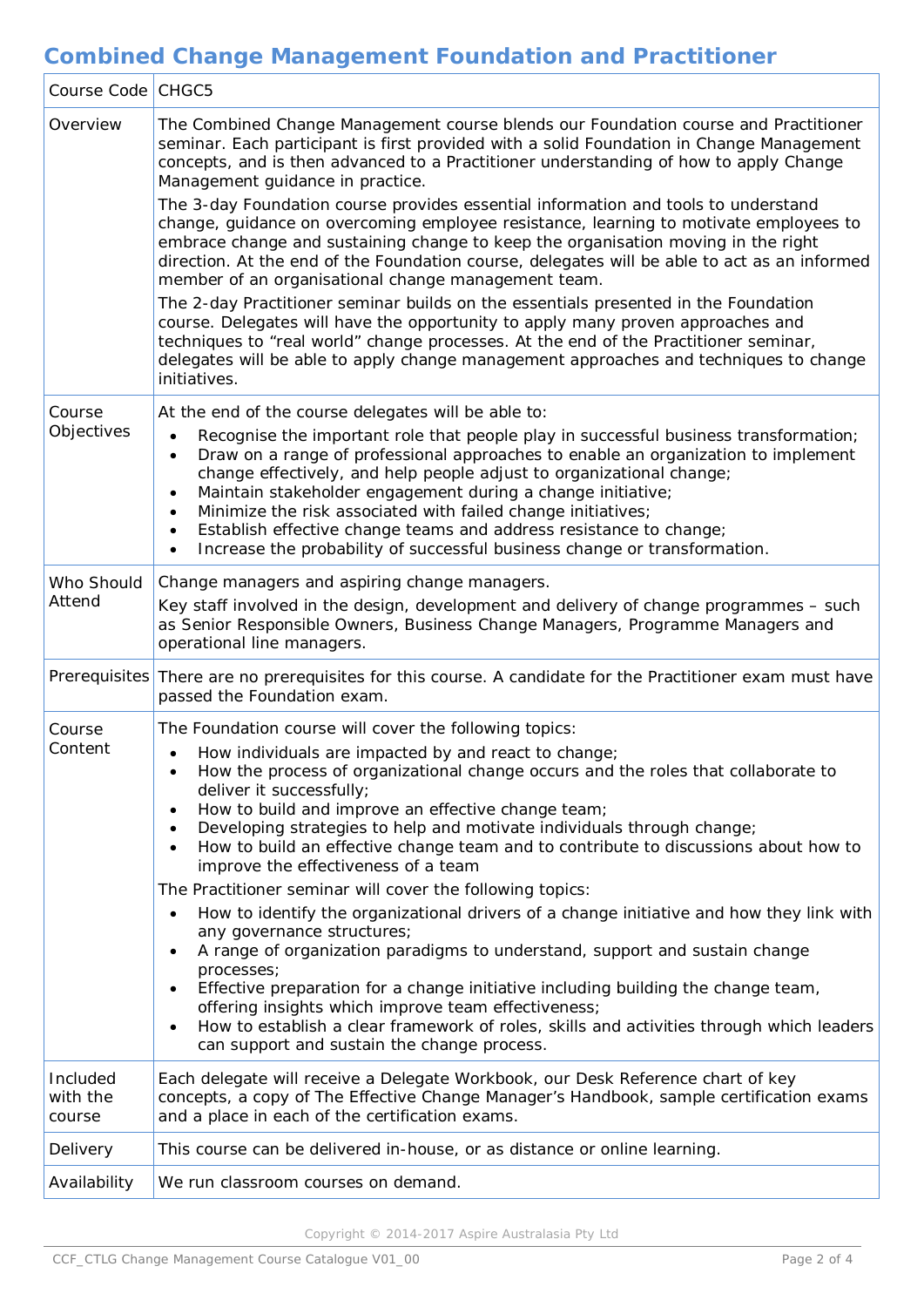## **Change Management Foundation**

| Course Code CHGF3              |                                                                                                                                                                                                                                                                                                                                                                                                                                                                                                                                                                                                                                   |
|--------------------------------|-----------------------------------------------------------------------------------------------------------------------------------------------------------------------------------------------------------------------------------------------------------------------------------------------------------------------------------------------------------------------------------------------------------------------------------------------------------------------------------------------------------------------------------------------------------------------------------------------------------------------------------|
| Overview                       | This course provides each participant with a solid Foundation in Change Management<br>concepts.<br>The 3-day Foundation course provides essential information and tools to understand<br>change, guidance on overcoming employee resistance, learning to motivate employees to<br>embrace change and sustaining change to keep the organisation moving in the right<br>direction. At the end of the Foundation course, delegates will be able to act as an informed<br>member of an organisational change management team.                                                                                                        |
| Course<br>Objectives           | At the end of the course delegates will be able to:<br>Recognise the important role that people play in successful business transformation;<br>Draw on a range of professional approaches to enable an organization to implement<br>change effectively, and help people adjust to organizational change;<br>Maintain stakeholder engagement during a change initiative;<br>$\bullet$<br>Minimize the risk associated with failed change initiatives;<br>$\bullet$<br>Establish effective change teams and address resistance to change;<br>$\bullet$<br>Increase the probability of successful business change or transformation. |
| Who Should<br>Attend           | Change managers and aspiring change managers.<br>Key staff involved in the design, development and delivery of change programmes - such<br>as Senior Responsible Owners, Business Change Managers, Programme Managers and<br>operational line managers.                                                                                                                                                                                                                                                                                                                                                                           |
| Prerequisites                  | There are no prerequisites for this course.                                                                                                                                                                                                                                                                                                                                                                                                                                                                                                                                                                                       |
| Course<br>Content              | The Foundation course will cover the following topics:<br>How individuals are impacted by and react to change;<br>$\bullet$<br>How the process of organizational change occurs and the roles that collaborate to<br>$\bullet$<br>deliver it successfully;<br>How to build and improve an effective change team;<br>Developing strategies to help and motivate individuals through change;<br>How to build an effective change team and to contribute to discussions about how to<br>$\bullet$<br>improve the effectiveness of a team.                                                                                             |
| Included<br>with the<br>course | Each delegate will receive a Delegate Workbook, our Desk Reference chart of key<br>concepts, a copy of The Effective Change Manager's Handbook, a sample Foundation<br>certification exam and a place in the Foundation certification exam.                                                                                                                                                                                                                                                                                                                                                                                       |
| Delivery                       | This course can be delivered in-house, or as distance or online learning.                                                                                                                                                                                                                                                                                                                                                                                                                                                                                                                                                         |
| Availability                   | We run classroom courses on demand.                                                                                                                                                                                                                                                                                                                                                                                                                                                                                                                                                                                               |